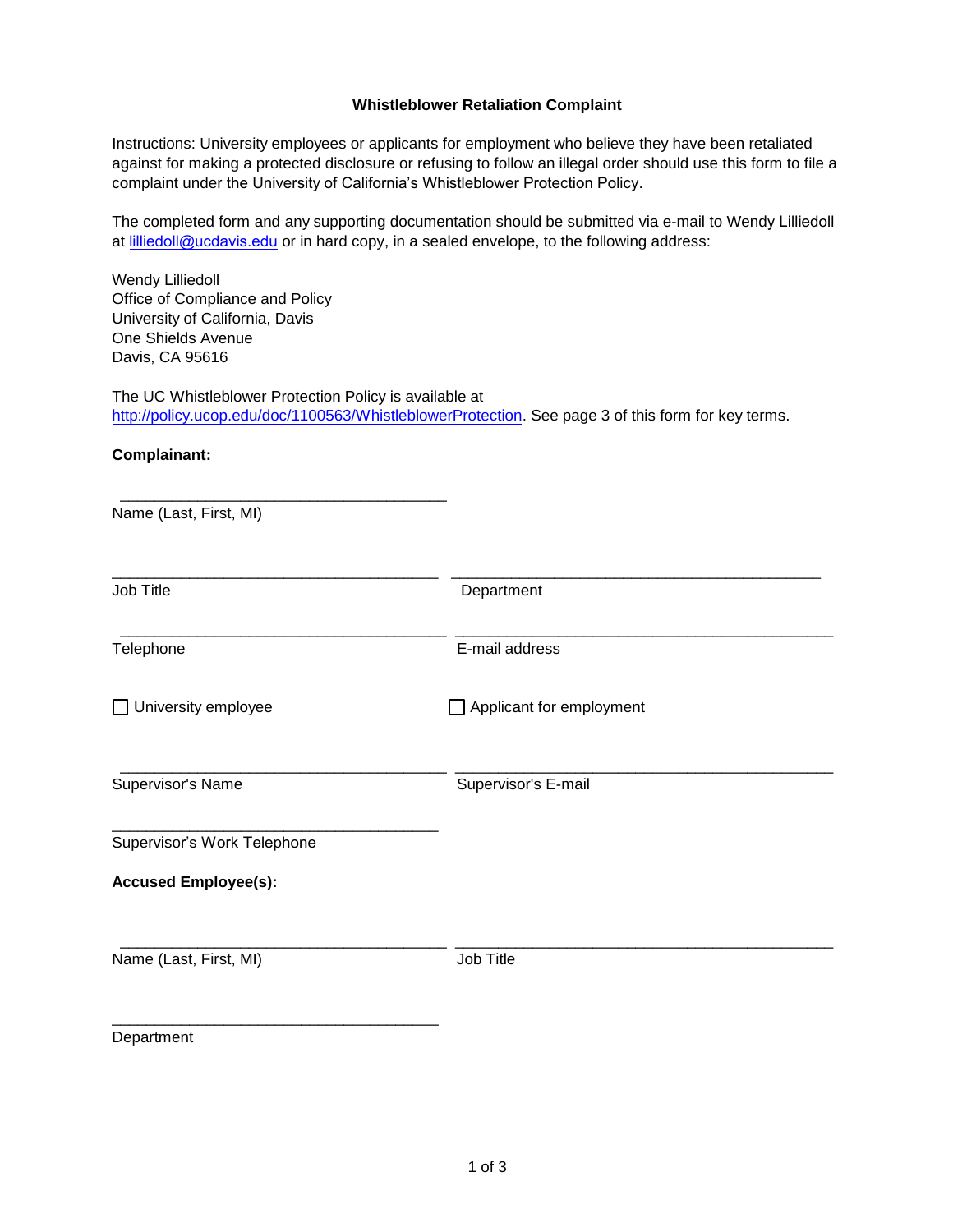**I was retaliated against because I made a Protected Disclosure.** Describe what was disclosed; identify the person(s) to whom each Protected Disclosure was made; specify the date or approximate date of each Protected Disclosure.

**I was retaliated against for refusing to obey an Illegal Order.** Describe the Illegal Order, identify the University employee(s) who gave the Illegal Order; the date or approximate date on which the Illegal Order was given; what you did in response to the Illegal Order that constituted a refusal to obey; and the date or approximate date when the refusal occurred.

**Adverse Personnel Action.** Describe the Adverse Personnel Action(s), taken against you, including the University employee(s) responsible for each Adverse Personnel Action; and the date or approximate date on which each Adverse Personnel Action occurred.

Describe the basis for your belief that the adverse personnel action was taken because you made a protected disclosure or refused to follow an illegal order.

## *Grievance Rights*

 $\Box$ 

 $\Box$ 

[In addition](http://www.hr.ucdavis.edu/Elr/index.html) to filing this complaint, you may also have the right to file a personne[l grievance based](http://www.hr.ucdavis.edu/Elr/index.html) on the facts you are alleging here. For more information about your grievance rights, contact Employee and Labor Relations.

I have already filed a personnel grievance.